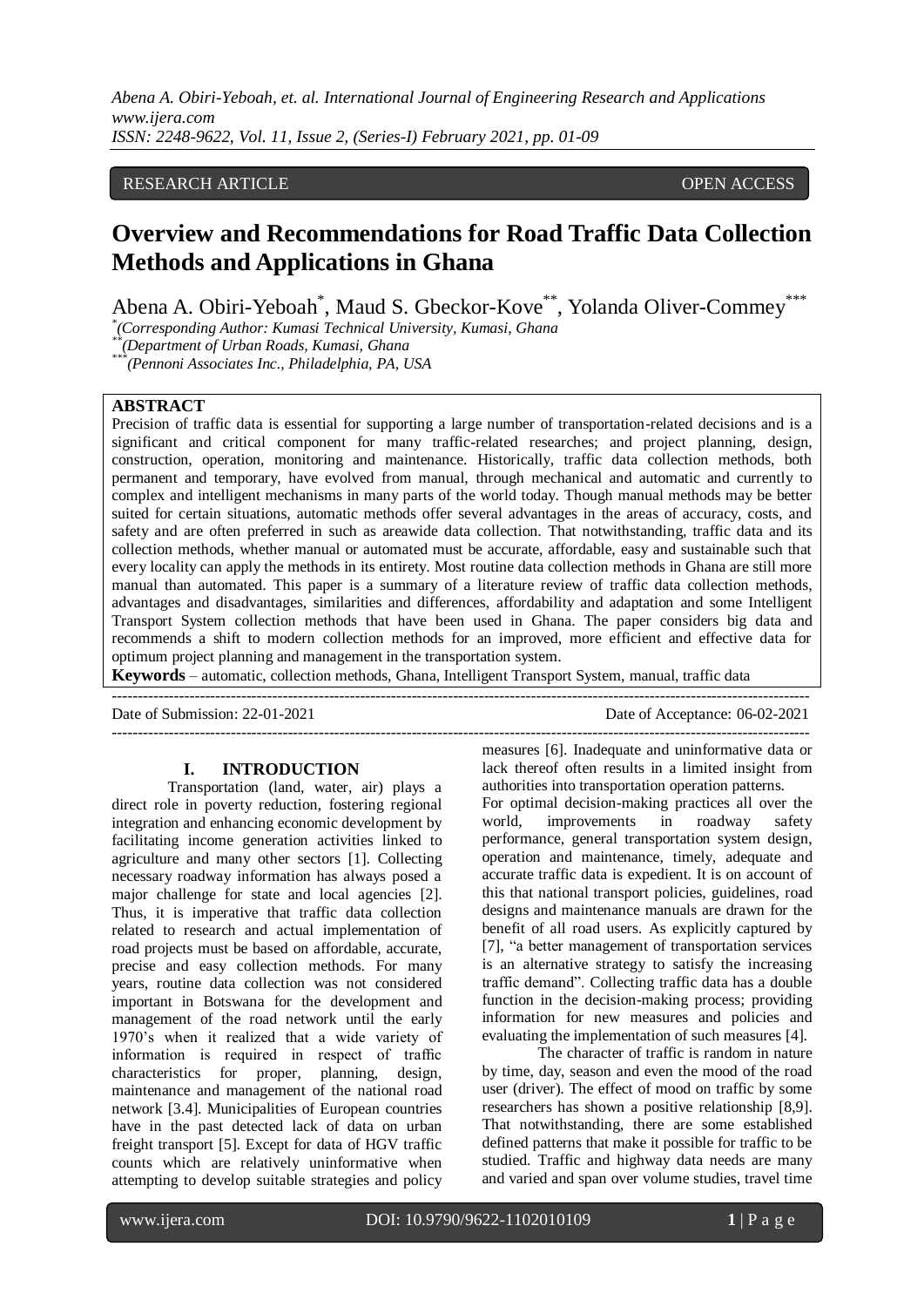and delay studies, spot speed studies, accident studies, parking studies among other studies. An analysis of the data may lead to project design and maintenance, road safety interventions, traffic operations and control and provide statistics for planning future projects that fits into the national transport plan. Data may also be necessary for assessing whether improvements made on the road networks have been effective or not [4].

Conventional methods of traffic data collection include manual with human enumerators and automated magnetic loop detectors such as piezo sensors, induction loops etc., radar technology and image detection technologies using image analysis and machine vision [10]. Traffic data collection by enumerators or human efforts require high demand of personnel who are exposed to road environment hazards and unsafe, harsh weather conditions such as sunburns and inhalation of exhaust fumes. Another disadvantage of the manual method is that it is only about 70-95% accurate depending on the effort invested and is greatly affected by length of survey, time of desired delivery of results, fatigue of staff, etc. making the error rate susceptible to changes in time [11]. The enormity of traffic data required is a determinant to the collection methodology adopted. Whereas larger amounts of data may entail more sophisticated and automated methods, manual methods may be more suitable for smaller data volumes.

Modern data collection techniques include those methods that are intelligent. These methods may be site specific or area wide. According to [10], the innovative Intelligent Transport System (ITS) probe vehicle, which has a GPS receiver embedded in it, is a eat for data collection. Many methods exist under modern ITS technologies. [12] grouped traffic sensor technologies into three broad categories; point sensors, point-to-point sensors and area wide sensors. The researchers [4] noted that point sensors are the most widely used detectors today and they span inductive loop detectors, radar/infrared/microwave/acoustic/ultrasonic sensors, video image detection systems and weighin-motion systems [12]. The point-to-point sensors, however, have the ability to detect vehicles at multiple locations as they traverse the network and they have such technologies as Automated Vehicle Identification (AVI), vehicle identification without driver corporation and license plate recognition using CCTV cameras as noted by [12]. [12] remarked that the area wide sensors though still under research looks promising and will involve cell phone and smart phone and Global Positioning Systems (GPS) technologies.

Considering the necessity of traffic data, it has become important over the years to research on

the existing methods to settle on those that are affordable, efficient, effective, less time consuming, have fewer disadvantages and limitations over its advantages and most significantly those that give enumerators little or no exposition to dangerous roadway environments. [13] researched on different traffic flow data collection methods to using new technologies in Latvia and elaborated on macro, meso and microscopic methods of data collection.

With series of advancement in traffic and transportation engineering, it is worthy to note that paper-forms or mobile applications requiring manual inputs are still highly used for traffic surveys today [11]. In this study, the authors take a broad look at types, features and applicability of data collection methods, advantages and disadvantages of the different representations and the future of big data with the case of Ghana under consideration. The authors then look into the benefits of standardization of traffic data collection output/templates and prequalification for vendors.

# **II. TRAFFIC DATA COLLECTION METHODS**

# **Types and Features of Data Collection Methods**

The main aim for collecting traffic data is to be able to mimic traffic conditions on the ground to a form that can be analyzed to improve on the existing and future efficient operations of the roadway. Traffic data collection can either be manual, automated, and the use of road sensors in some instances. The manual methods have seen some progress in that there are mobile apps available which incorporates the time intervals automatically and prevents human surveyors in faking the counts during their lunch pause or so [11]. Road sensors are the most conventional and traditional way to collect traffic data but they are costly, disruptive to install and maintain, can be non-operational and give incorrect measurements at any one time, yet, they are an important part of the collection process upon which many cities rely [14]. [15] and [16] split traffic count technologies into two categories thus intrusive and non-intrusive while defining "in-situ" technologies as those using the help of detectors located along the roadside.

### **i. Intrusive Traffic Data Collection Methods**

Intrusive methods consist of a data recorder and a sensor that either use loops embedded underground or tubes that are above the ground within or along the travelled lane. Intrusive methods are cheaper, self-contained, easy to deploy, widely used, acceptable accuracy, axle-based classification and can be deployed on bridges [17]. Amidst these advantages, the intrusive methods also present some serious disadvantages such as disruption of traffic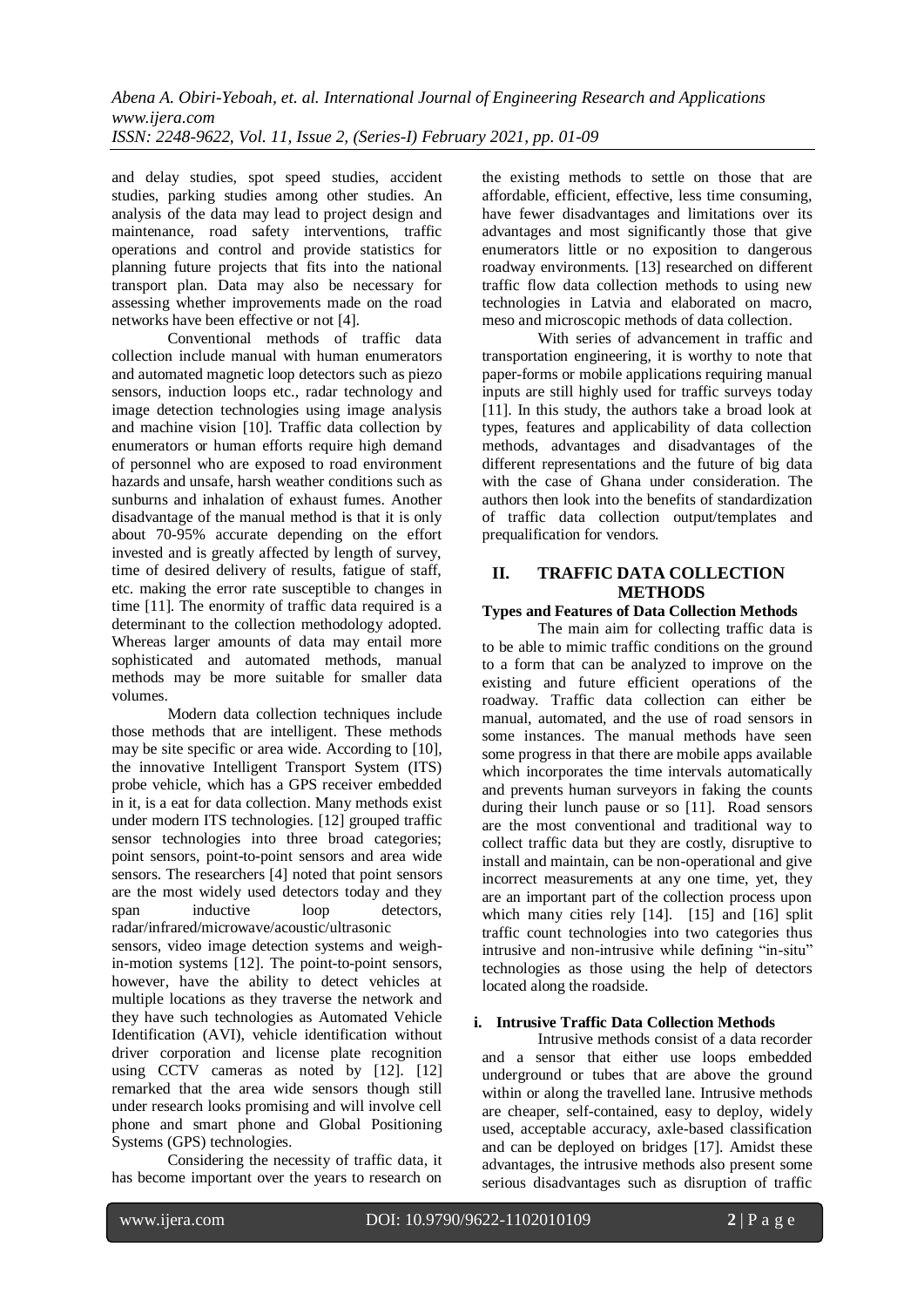causing safety and performance issues and the lifespan of roadways can be shortened if the intrusive sensor is not installed properly. In addition, it may be unsafe for data collection crews during sensor installation and when the pavement is in poor condition, the sensors may perform poorly and have a shortened lifespan [14]. These devices, located at predefined distance intervals, require frequent calibrations to avoid inaccurate readings [18].

# **ii. Non-Intrusive Traffic Data Collection Methods**

Non-intrusive traffic data collection methods are based on remote observations consisting of small electronic units mounted in weatherproof housing and placed at different locations [17]. They are far easier to install, access and maintain. These methods have the possibility to capture and permanently visually record all desired traffic information. They are highly accurate and can detect in multiple zones. These systems have the ability to work in day and night conditions and can measure direct speeds. However, there are some drawbacks that are worth noting. The installation of above sensors is costly and may thus disrupt traffic flow and their inability to detect traffic in the farther lanes when large multilane roadways are being studied [17].

### **iii. Advantages and Disadvantages of Intrusive and Non-intrusive Methods**

A summary of the advantages and disadvantages of intrusive and non-intrusive methods are presented in Table 1.

**Table 1: Summary of Advantages and Disadvantages of Intrusive and non-intrusive methods**

| <b>Intrusive Methods</b> |                     | <b>Non-Intrusive Methods</b> |         |                 |                  |
|--------------------------|---------------------|------------------------------|---------|-----------------|------------------|
| Metho                    | <b>Advantag</b>     | <b>Disadva</b>               | Meth    | Advant          | <b>Disadv</b>    |
| d                        | es                  | ntages                       | od      | ages            | antages          |
| Pneum                    | $\bullet$ Low cost, | • Limite                     | Manu    | $\bullet$ Suita | $\bullet$ Securi |
| atic                     | simple to           | d lane                       | al      | ble             | ty for           |
| Road                     | maintain            | covera                       | count.  | for             | count.           |
| Tubes                    | $\bullet$ Ouick     | ge                           | S       | small           | enume            |
| (rubbe                   | installati          | $\bullet$ Ineffic            | (Train  | data            | rators           |
| r tubes                  | for<br>on           | ient                         | ed      | sampl           | cannot           |
| placed                   | permane             | for                          | obser   | es              | be               |
| across                   | nt/tempor           | $low-$                       | vers    | $\bullet$ Prefe | predic           |
| road                     | ary                 | speed                        | gather  | rable           | ted at           |
| lanes                    | recording           | flows                        | traffic | for             | night            |
| to                       | of data             | $\bullet$ Efficie            | data    | short           | makin            |
| detect                   | $\bullet$ Low       | ncy                          | by the  | er              | it<br>g          |
| vehicl                   | power               | subjec                       | roadsi  | count           | difficu          |
| es                       | usage               | to<br>t                      | de      | perio           | lt<br>to         |
| from                     |                     | weath                        | using   | ds              | be               |
| pressu                   |                     | er.                          | count.  | $\bullet$ Not   | used             |
| re                       |                     | tempe                        | sheets  | sensit          | at               |
| change                   |                     | rature                       | 1       | ive to          | night            |
| S                        |                     | and                          |         | geom            | Data             |
| produc                   |                     | traffic                      |         | etric           | is less          |
| in<br>ed                 |                     | condit                       |         | featur          | accura           |
| vehicl                   |                     | ions                         |         | es              | te               |
| tire<br>e                |                     | $\bullet$ Inaccu             |         |                 | than             |

| it<br>as<br>passes<br>$\mathcal{E}$<br>Piezoe<br>lectric<br>sensor<br>S<br>(Senso<br>rs<br>placed<br>in<br>a<br>groove<br>along<br>road<br>surfac<br>οf<br>e<br>monito<br>red<br>lanes) | • Detect<br>passing<br>of<br>the<br>tire<br>not<br>the<br>vehicle<br>over the<br>sensor<br>• Suitable<br>for<br>measurin<br>g weight<br>and<br>speed of<br>vehicles<br>• Different<br>iates<br>individu<br>al<br>vehicles<br>with<br>extreme<br>precision | rate<br>axle<br>counti<br>ng for<br>high<br>volum<br>οf<br>es<br>trucks<br>and<br>buses<br>$\bullet$ Air<br>switch<br>tempe<br>rature<br>sensiti<br>ve<br>$\bullet$ Cut<br>tubes<br>resulti<br>ng<br>from<br>vandal<br>ism<br>and<br>wear<br>produ<br>ced by<br>truck<br>tires<br>$\bullet$ Disrup<br>tion of<br>traffic<br>for<br>install<br>ation<br>and<br>repair<br>and<br>failure<br>Š<br>$\bullet$ Road<br>surfac<br>and<br>e<br>utility<br>repairs<br>may<br>call<br>for its<br>reinsta<br>llation<br>• Sensiti<br>ve<br>to<br>pavem<br>ent<br>tempe<br>rature<br>and<br>vehicl<br>e<br>speed | Passi<br>ve<br>and<br>active<br>infra-<br>red<br>(infra<br>-red<br>detect<br>S<br>prese<br>nce,<br>speed<br>and<br>type<br>of<br>vehicl<br>es<br>based<br>on<br>radiat<br>ing<br>energ<br>у<br>from<br>detect<br>ion<br>area. | • Instal<br>lation<br>does<br>not<br>requir<br>e<br>an<br>invasi<br>ve<br>pave<br>ment<br>proce<br>dure<br>$\bullet$ Trans<br>mit<br>multi<br>ple<br>beam<br>for<br>S<br>accur<br>ate<br>meas<br>urem<br>ents<br>of<br>vehic<br>le<br>positi<br>on,<br>speed<br>and<br>class<br>• Multi<br>lane | the<br>autom<br>ated<br>counts<br>$\bullet$ Susce<br>ptible<br>to<br>huma<br>n<br>error<br>• Limite<br>d lane<br>covera<br>ge<br>$\bullet$ Poor<br>perfor<br>mance<br>during<br>bad<br>weath<br>er and<br>sunshi<br>ne |
|-----------------------------------------------------------------------------------------------------------------------------------------------------------------------------------------|-----------------------------------------------------------------------------------------------------------------------------------------------------------------------------------------------------------------------------------------------------------|------------------------------------------------------------------------------------------------------------------------------------------------------------------------------------------------------------------------------------------------------------------------------------------------------------------------------------------------------------------------------------------------------------------------------------------------------------------------------------------------------------------------------------------------------------------------------------------------------|-------------------------------------------------------------------------------------------------------------------------------------------------------------------------------------------------------------------------------|-------------------------------------------------------------------------------------------------------------------------------------------------------------------------------------------------------------------------------------------------------------------------------------------------|------------------------------------------------------------------------------------------------------------------------------------------------------------------------------------------------------------------------|
|                                                                                                                                                                                         |                                                                                                                                                                                                                                                           |                                                                                                                                                                                                                                                                                                                                                                                                                                                                                                                                                                                                      |                                                                                                                                                                                                                               | prese                                                                                                                                                                                                                                                                                           |                                                                                                                                                                                                                        |
|                                                                                                                                                                                         |                                                                                                                                                                                                                                                           |                                                                                                                                                                                                                                                                                                                                                                                                                                                                                                                                                                                                      |                                                                                                                                                                                                                               | nce<br>detect<br>ion                                                                                                                                                                                                                                                                            |                                                                                                                                                                                                                        |
|                                                                                                                                                                                         |                                                                                                                                                                                                                                                           |                                                                                                                                                                                                                                                                                                                                                                                                                                                                                                                                                                                                      |                                                                                                                                                                                                                               | availa<br>ble                                                                                                                                                                                                                                                                                   |                                                                                                                                                                                                                        |
| Magne                                                                                                                                                                                   | $\bullet$ Not                                                                                                                                                                                                                                             | $\bullet$ Lane                                                                                                                                                                                                                                                                                                                                                                                                                                                                                                                                                                                       | Ultras                                                                                                                                                                                                                        | $\bullet$ Instal                                                                                                                                                                                                                                                                                | $\bullet$ Affect                                                                                                                                                                                                       |
| tic<br>loops                                                                                                                                                                            | suscepti<br>ble<br>to                                                                                                                                                                                                                                     | closur<br>e                                                                                                                                                                                                                                                                                                                                                                                                                                                                                                                                                                                          | onic<br>and                                                                                                                                                                                                                   | lation<br>does                                                                                                                                                                                                                                                                                  | ed by<br>tempe                                                                                                                                                                                                         |

www.ijera.com DOI: 10.9790/9622-1102010109 **3** | P a g e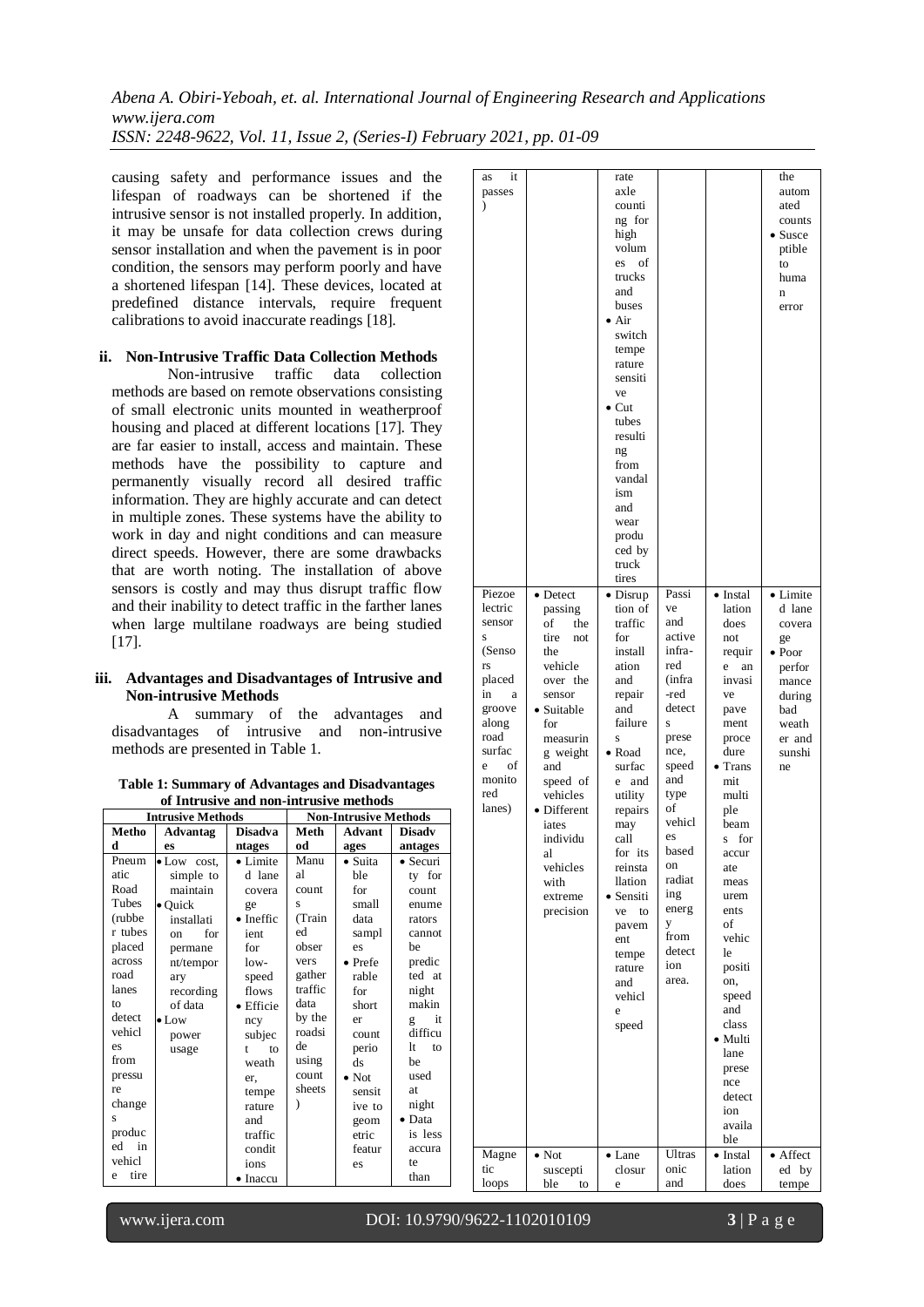*Abena A. Obiri-Yeboah, et. al. International Journal of Engineering Research and Applications www.ijera.com ISSN: 2248-9622, Vol. 11, Issue 2, (Series-I) February 2021, pp. 01-09*

| (Loops<br>embed<br>ded in<br>roadw<br>ays to<br>genera<br>te<br>magne<br>tic<br>field<br>that<br>sends<br>inform<br>ation<br>to<br>a<br>counti<br>ng<br>device<br>placed<br>on the<br>side of<br>the<br>road) | bad<br>weather<br>conditio<br>ns<br>$\bullet$ Not<br>suscepti<br>ble<br>to<br>traffic<br>stresses                                                                                                                                                                                                                                                                             | during<br>install<br>ation<br>$\bullet$ Short<br>life<br>expect<br>ancy<br>• Dama<br>geable<br>by<br>heavy<br>vehicl<br>es<br>$\bullet$ High<br>imple<br>mentat<br>ion<br>and<br>mainte<br>nance<br>costs | passiv<br>e<br>acous<br>tic<br>(use<br>sound<br>waves<br>to<br>detect<br>vehicl<br>es by<br>meas<br>uring<br>the<br>time<br>the<br>signal<br>return<br>to<br>S<br>the<br>devic<br>e) | not<br>requir<br>e<br>an<br>invasi<br>ve<br>pave<br>ment<br>proce<br>dure<br>$\bullet$ Can<br>featur<br>e<br>multi<br>ple<br>lane<br>opera<br>tion                                                       | rature<br>and<br>bad<br>weath<br>er<br>$\bullet$ Occup<br>ancy<br>measu<br>remen<br>ts may<br>be<br>affect<br>ed by<br>large<br>pulse<br>repetit<br>ion<br>period<br>S                |
|---------------------------------------------------------------------------------------------------------------------------------------------------------------------------------------------------------------|-------------------------------------------------------------------------------------------------------------------------------------------------------------------------------------------------------------------------------------------------------------------------------------------------------------------------------------------------------------------------------|-----------------------------------------------------------------------------------------------------------------------------------------------------------------------------------------------------------|--------------------------------------------------------------------------------------------------------------------------------------------------------------------------------------|----------------------------------------------------------------------------------------------------------------------------------------------------------------------------------------------------------|---------------------------------------------------------------------------------------------------------------------------------------------------------------------------------------|
| Weigh<br>in<br>Motio<br>n<br>(WIN)<br>to<br>estima<br>te<br>gross<br>vehicl<br>e<br>weight                                                                                                                    | $\bullet$ Can<br>double<br>as traffic<br>data<br>collectio<br>and<br>n<br>weight<br>measure<br>ments<br>$\bullet$ Higher<br>accuracy<br>than<br>piezoele<br>ctric<br>systems<br>$\bullet$ Lower<br>cost than<br>load cell<br>systems<br>• Does not<br>require<br>complete<br>replacem<br>of<br>ent<br>sensor<br>except<br>refurbish<br><sub>1</sub> ng<br>5<br>every<br>years | $\bullet$ Not as<br>accura<br>te<br>as<br>load<br>cell<br>syste<br>ms<br>$\bullet$ More<br>expen<br>sive<br>than<br>piezoe<br>lectric<br>syste<br>ms<br>measu<br>remen<br>ts                              | Micro<br>wave<br>radar<br>(Dete<br>cts<br>movi<br>ng<br>vehicl<br>es<br>and<br>speed<br>(Dop<br>pler<br>radar)<br>$\mathcal{E}$                                                      | $\bullet$ Not<br>affect<br>ed by<br>weath<br>er<br>condi<br>tions<br>$\bullet$ Gives<br>direct<br>speed<br>meas<br>urem<br>ent<br>• Multi<br>ple<br>lane<br>opera<br>tion<br>mode<br>ls<br>availa<br>ble | $\bullet$ Canno<br>t<br>detect<br>stoppe<br>d<br>vehicl<br>es<br>• Perfor<br>ms<br>poorly<br>at<br>interse<br>ctions<br>as<br>volum<br>e<br>counte<br>rs                              |
| Passiv<br>e<br>magne<br>tic<br>(Magn<br>etic<br>sensor<br>s fixed<br>under/t<br>οf<br>op<br>roadbe<br>d<br>to<br>count<br>numbe<br>r, type<br>and<br>speed<br>of                                              | $\bullet$ Less<br>suscepti<br>ble than<br>loss<br>to<br>traffic<br>stress<br>be<br>$\bullet$ Can<br>used<br>where<br>loops are<br>not<br>feasible<br>such<br>as<br>bridge<br>decks                                                                                                                                                                                            | $\bullet$ Sensor<br>s have<br>difficu<br>lty<br>differe<br>ntiatin<br>g<br>betwe<br>en<br>closel<br>y<br>spaced<br>vehicl<br>es.                                                                          | Video<br>Ima<br>ge<br>dete<br>ctio<br>n<br>(vid<br>eo<br>cam<br>era<br>to<br>reco<br>rd<br>vehi<br>cle<br>num<br>ber,<br>type                                                        | $\bullet$ Sensi<br>tive<br>to the<br>vehic<br>le to<br>road<br>colou<br>r<br>contr<br>ast<br>$\bullet$ High<br>accur<br>acy                                                                              | $\bullet$ Sensit<br>ive to<br>meteo<br>rologi<br>cal<br>condit<br>ions.<br>$\bullet$ Vulne<br>rable<br>to<br>viewi<br>ng<br>obstru<br>ctions,<br>shado<br>WS<br>etc.<br>$\bullet$ May |



Source: [15; 19; 20]

#### **iv. 2.1.3 CCTV (Video Surveillance) Data Collection Method**

Closed-Circuit Television (CCTV) also known as video surveillance data collection is one of the main back-bone of Intelligent Transport System (ITS). Wikipedia [21] defines ITS as an advanced application which, without embodying intelligence as such, aims to provide innovative services relating to different modes of transport and traffic management and enable users to be better informed and make safer, more coordinated and 'smarter' use of all transport networks. ITS may be employed to improve the efficiency of transport in a number of situations, i.e., road transport, traffic management, mobility, etc. [22].

The term (ITS) refers to [information and](http://en.wikipedia.org/wiki/Information_and_communication_technology)  [communication technology](http://en.wikipedia.org/wiki/Information_and_communication_technology) applied to [transport](http://en.wikipedia.org/wiki/Transport) [infrastructure](http://en.wikipedia.org/wiki/Infrastructure) and [vehicles](http://en.wikipedia.org/wiki/Vehicle) that improve transport outcomes, transport productivity, travel reliability, informed travel choices, social equity, environmental performance and network operation resilience [10]. When traffic data is collected by video technology two things are necessary for the data retrieval. The data may be retrieved by playback using a computer desktop screen or by using specialized software that have the capability to transfer the data from the Digital Versatile Disk (DVD) into Microsoft Excel or Statistical Package for the Social Sciences (SPSS) or any analysis package for further analysis.

#### **III. IMPLICATIONS OF POOR DATA**

Where insufficient, poor, or outdated data is only available for use by traffic engineers, it limits their abilities to accurately make projections for the efficient management of the traffic operations. The engineer's ability to respond to pressing traffic and transportation needs is therefore limited by the insufficiency of the data as well as evaluation techniques. In cases where there are missing data, mathematical models can be used to estimate the traffic volumes but the issue will always be whether there will be enough accuracy. What then will be the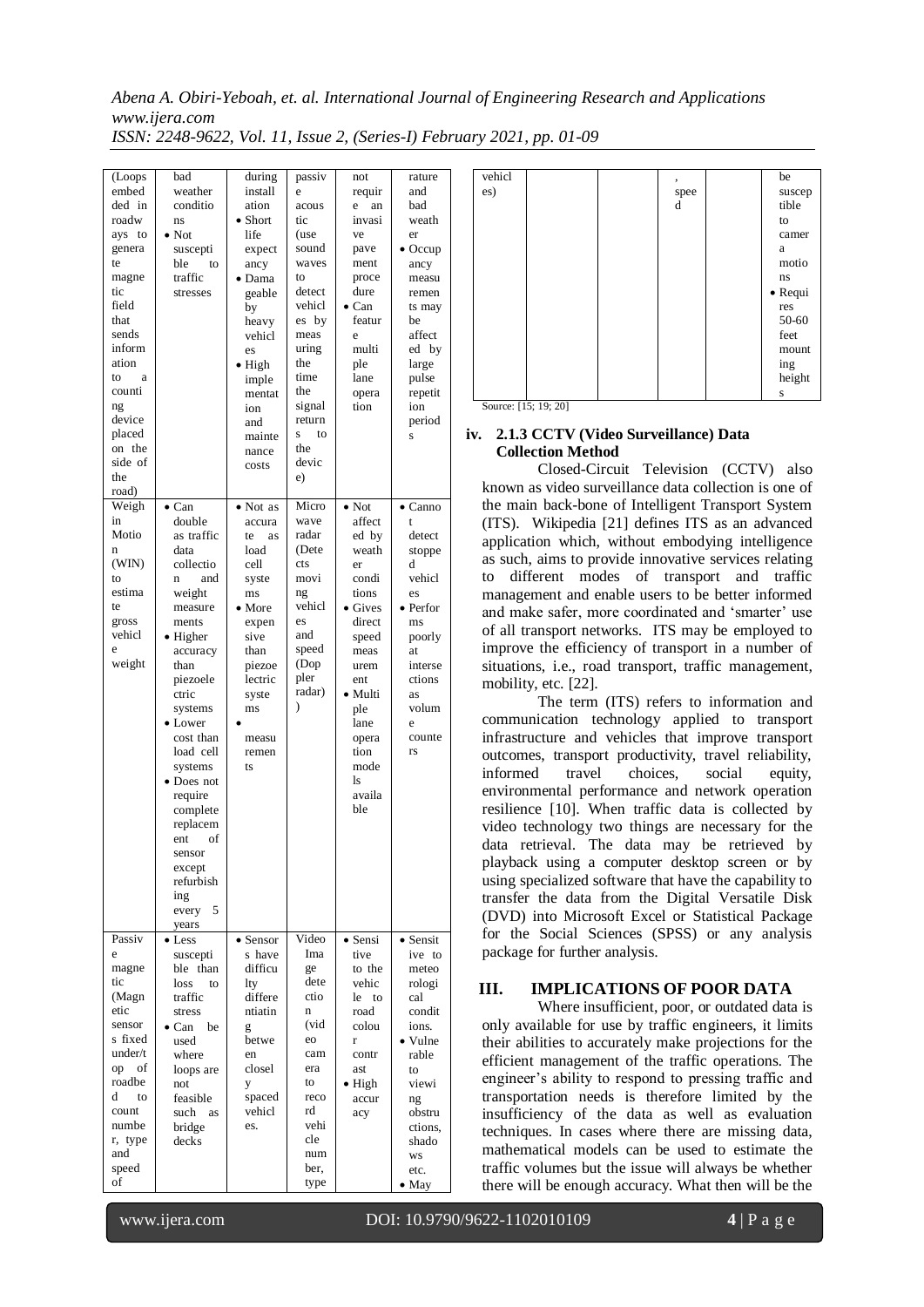implication of making decisions based on potentially poor or inaccurate data? Where high data accuracy is required, then technical devices must be used [11].

In making selections therefore, the following considerations are necessary; accuracy – especially with regards to the person doing the count, expenses – in cases where the device can have multiple uses, then it may be worth it otherwise reconsider, and purpose of the survey- the data needed and the use must be ascertained.

#### **IV. TRAFFIC DATA TYPE**

Traffic data can be categorized into many types usually based on the way the data is collected and the use to which the data is put. Some pros and cons of some counts are enumerated thus:

*Traffic/Pedestrian Volume Count:* Traffic or pedestrian volume counts determine the count of actual number of vehicles or pedestrians traversing a section of the roadway or persons walking along the roadway [4]. The number can be expressed in terms of actual numbers or passenger car equivalent units and the data can be useful for the computation and assessment of capacity, peak hour, congestion, level of service, volume to capacity ratios. These help to estimate measures of effectiveness of the roadway. Volume counts whether vehicular or pedestrian can be classified or unclassified. The methods contracted for volume counts is dependent on the availability of manpower, technology or equipment, budget and the magnitude of data required and the selection determines the quality of the data obtained (See Table 2).

| Table 2: Manual vrs Automatic: Volume Count |  |
|---------------------------------------------|--|
|---------------------------------------------|--|

| <b>Manual</b>                         | <b>Automatic</b>                     |  |  |
|---------------------------------------|--------------------------------------|--|--|
| Pros: easier on classification,       | <b>Pros:</b> can classify, calculate |  |  |
| can be used everywhere, no            | modal split, counts can be           |  |  |
| authorization needed.                 | stored, suitable for directional     |  |  |
| <b>Cons:</b> expensive<br>on          | intersection surveys, speed,         |  |  |
| manpower, sometimes<br>not            | travel time, time-gaps and           |  |  |
| feasible, changing error rate         | exact time of vehicle passage        |  |  |
| depending on length of survey,        | (for more detailed analysis),        |  |  |
| time of desired delivery of           | one person is enough to man          |  |  |
| results, fatigue of the staff,        | the system, ability to capture       |  |  |
| inability to capture                  | complicated traffic patterns         |  |  |
| complicated traffic data<br><b>or</b> | Cons: expensive to install,          |  |  |
| patterns                              | device has to be protected from      |  |  |
| When/where preferred:                 | theft, requires multiple sensors     |  |  |
| shorter count durations.              | to capture complicated traffic       |  |  |
| inability to install machines,        | patterns                             |  |  |
| when efforts and expense on           | When/where preferred:                |  |  |
| automatic counts are<br>not           | longer count durations, large        |  |  |
| justified                             | amount of data required              |  |  |
| Accuracy: between 70-95%              | <b>Accuracy:</b> Usually above 95%   |  |  |
|                                       | (affected by quality of input)       |  |  |
|                                       | $data - video footage)$              |  |  |

Source [4]

*Intersection Turning Movement Count:* this is the counting of pedestrians, vehicles (motorized and non-motorized) passing through an intersection to

gather data on the directions of flow such as left turners, right turners, u-turners and those moving through the intersection (see Table 3) [24].

**Table 3: Manual vrs Automatic: Turning Movement Count**

| Manual                           | Automatic                          |  |  |
|----------------------------------|------------------------------------|--|--|
| Pros: easier on classification,  | <b>Pros:</b> counts can be stored  |  |  |
| can be used everywhere, no       | <b>Cons:</b> expensive to install, |  |  |
| authorization needed             | higher error margin due to         |  |  |
| <b>Cons:</b> several enumerators | differing angles of turn, device   |  |  |
| needed hence expensive on        | to be protected from theft         |  |  |
| manpower                         | When/where preferred:              |  |  |
| When/where<br>preferred:         | longer count durations, large      |  |  |
| shorter count durations.         | amount of data required            |  |  |
| inability to install machines,   |                                    |  |  |
| when efforts and expense on      |                                    |  |  |
| automatic<br>counts are<br>not.  |                                    |  |  |
| justified                        |                                    |  |  |

Source [24]

*Accident Studies:* When an accident occurs, it is the prerogative of the persons involved in the accident to report the accident to the relevant bodies. An accident is said to have occurred when there is a collision on a public roadway involving at least a moving vehicle which may result in either or a combination of these, damage to property, injury and death. Accident data can be collected and analyzed manually and/or automatically. For manual data collection methods, the accident may be recorded on sheets of paper and should include the causes of the accident represented on a collision or condition diagram. A traffic management center (TMC) may also be employed to automatically record incidences for future analysis. Pros and cons are shown in Table 4.

**Table 4: Manual vrs Automatic: Accident Studies**

| <b>Manual</b>                      | <b>Automatic</b>                    |  |  |
|------------------------------------|-------------------------------------|--|--|
| <b>Pros:</b> can include causes of | Pros: accidents are automatically   |  |  |
| accidents, condition and/or        | logged on impact, the TMC can       |  |  |
| collision diagrams.                | record and store data, under-       |  |  |
| Cons: several enumerators          | reporting and under-recording can   |  |  |
| needed for data collation          | be minimized, reliability of data   |  |  |
| and data entry, hence              | enhance<br>can                      |  |  |
| expensive on manpower,             | academic/organizational research    |  |  |
| problematic estimates and          | <b>Cons:</b> expensive<br>to        |  |  |
| inferences from<br>under-          | install/manage/maintain             |  |  |
| reporting and under-               | equipment, skilled<br>persons       |  |  |
| recording                          | required                            |  |  |
| When/where preferred:              | When/where preferred: longer        |  |  |
| incident<br>ad-hoc                 | data durations, large amount of     |  |  |
| management analysis,               | data required, where adequate and   |  |  |
| inability to install machines      | accurate accident data is required, |  |  |
|                                    |                                     |  |  |

Source [17]

*Speed Studies:* Precise and accurate traffic speed information are critical for road traffic calming measures, passenger and pedestrian protection and general road safety and traffic management. Since speed is a major contributor to road traffic accidents, it is expedient to collect adequate quality speed data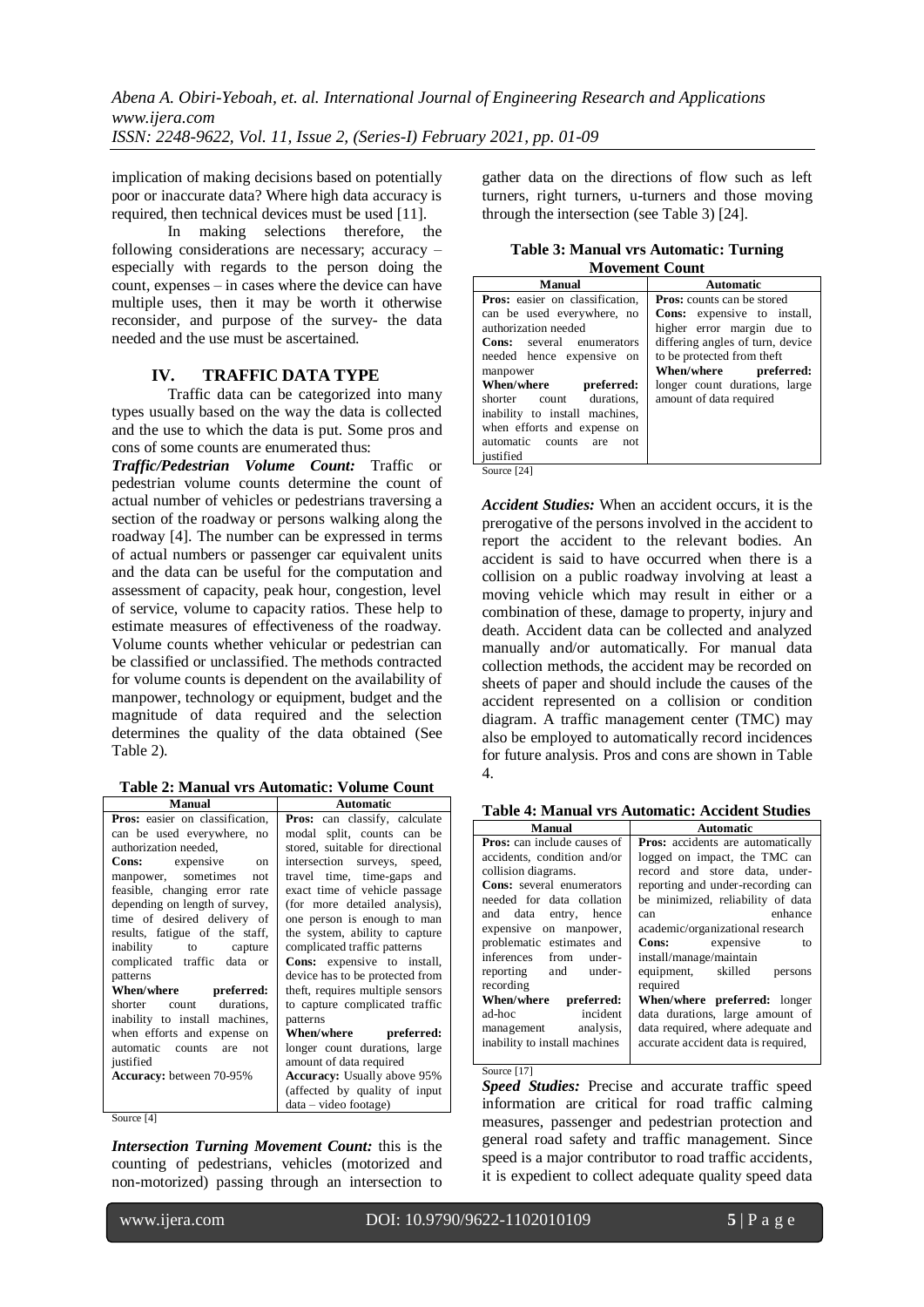for analysis that will inform policy makers. The advantages and disadvantages are in Table 5.

| Table 5. Manuar vis Automatic. Speed Studies                                                                                                                                                                                                                                                                                                                           |                                                                                                                                                                                                                                                |
|------------------------------------------------------------------------------------------------------------------------------------------------------------------------------------------------------------------------------------------------------------------------------------------------------------------------------------------------------------------------|------------------------------------------------------------------------------------------------------------------------------------------------------------------------------------------------------------------------------------------------|
| Manual                                                                                                                                                                                                                                                                                                                                                                 | <b>Automatic</b>                                                                                                                                                                                                                               |
| <b>Pros:</b> can be used everywhere,<br>no authorization needed<br><b>Cons:</b> enumerator visibility<br>may compromise data quality,<br>data collection inherent with<br>human errors<br>When/where preferred: ad-<br>hoc incident<br>speed<br>management, inability<br>to<br>install machines, when efforts<br>and expense on automatic<br>methods are not justified | <b>Pros:</b> precise data, data storage<br>simpler, voluminous<br>data<br>possible<br><b>Cons:</b> expensive to install,<br>human errors eliminated<br>When/where<br>preferred:<br>longer speed measurements,<br>large amount of data required |
| Source [4]                                                                                                                                                                                                                                                                                                                                                             |                                                                                                                                                                                                                                                |

# **Table 5: Manual vrs Automatic: Speed Studies**

**Origin-Destination (O-D) Surveys:** Origin – Destination surveys commonly referred to as OD Surveys are carried out to determine travel patterns of a geographical area. It basically examines the adequacy of existing routes and establishes alternative routes. The area is usually split into zones. Data gathered is presented as an O –D matrix for use in transport planning. While O-D surveys are mostly manual, there exists the number plate recognition system that is able to do the survey automatically (see Table 6).

**Table 6: Manual vrs Automatic: O-D Surveys**

| <b>Manual</b>                      | Automatic                             |
|------------------------------------|---------------------------------------|
| <b>Pros:</b> field organization is | <b>Pros:</b> time saving, model ready |
| simple, data can be collected      | data                                  |
| quickly                            | <b>Cons:</b> may be expensive, data   |
| delay to vehicular<br>Cons:        | may be compromised.                   |
| movement.                          | When/where preferred:                 |
| When/where preferred: ad-          | precision is required, large          |
| incident<br>speed<br>hoc           | amount of data required               |
| management, inability<br>to        |                                       |
| install machines, when efforts     |                                       |
| and expense on automatic           |                                       |
| methods are not justified          |                                       |
| Source [25]                        |                                       |

### **V. APPLICABILITY OF TRAFFIC DATA COLLECTION METHODS**

The applicability of traffic data collection methods is necessary to help identify when the manual methods may be more suitable than automated methods and vice versa. Interactive data presentation to analyze existing traffic, investigating problematic road locations and times and modelling minor changes in any transport networks (closures, new sections, capacity changes) are all important considerations where applicability is concerned. The traffic data collection method selection criteria must be considered. A selection matrix has been proposed by the authors in Table 7.

| <b>Table 7: Data Collection Method Selection</b> |  |  |  |  |
|--------------------------------------------------|--|--|--|--|
| $\sim$ $\sim$ $\sim$ $\sim$                      |  |  |  |  |

| Criteria                                  |                                          |                                          |  |  |
|-------------------------------------------|------------------------------------------|------------------------------------------|--|--|
| Criteria                                  | Manual                                   | <b>Automatic</b>                         |  |  |
| AI-based<br>data<br>capture/analysis      |                                          |                                          |  |  |
| Efficiency/Accuracy<br>of data            |                                          |                                          |  |  |
| <b>Financial Resources</b>                | limited                                  | $\checkmark$ Unlimited/<br>Available     |  |  |
| Availability of Time                      | limited                                  | $\checkmark$ Unlimited                   |  |  |
| Data Usage                                | Single Use                               | $\checkmark$ Multi –<br>Purpose          |  |  |
| Data<br>Collection/Analysis<br>Complexity |                                          |                                          |  |  |
| Danger                                    | Higher<br>✓<br>risk<br>tΩ<br>enumerators | $\checkmark$ Higher risk to<br>equipment |  |  |
| Security                                  |                                          |                                          |  |  |

# **VI. TRAFFIC DATA COLLECTION IN GHANA**

Data collection in Ghana is largely manual; use of tally sheets with enumerators. No national electronic database (pockets of hard copies may be available) on traffic exists thus the difficulty in obtaining historical data and trends such as AADTs for use in traffic planning operations. A national policy guideline on the electronic traffic database is also non-existent. In addition, traffic study data and reports are not publicly available.

#### **6.1 Traffic Data Collection Agencies in Ghana**

The Ministry of Roads and Highways (MRH), established in 1997, is the ministry in charge of road transportation systems in Ghana. The Ministry has three main agencies that oversee the trunk, urban and feeder roads network in the country; the agencies are Ghana Highway Authority (GHA), Department of Urban Roads (DUR) and Department of Feeder Roads (DFR) respectively. The Building and Road Research Institute (BRRI) which is under the Council for Scientific and Industrial Research (CSIR) is a different body responsible for road traffic accident data collection. The Ghana Police Service (GPS) serves as the receptacle for all road traffic related accidents while the National Road Safety Commission (NRSC) serves as a repository for accident data. Traffic data collection is sometimes done by private consultants.

These agencies have the responsibility to plan, design and maintain the roads in their respective jurisdictions and implement road safety activities. The three agencies are therefore responsible for the data collection on all subject roads to aid in the delivery of their mandate. For many years now, data collection methods in the country have been largely manual with enumerators having to stand by the roadside with pencils and tally cards, recording traffic data. Occasionally, the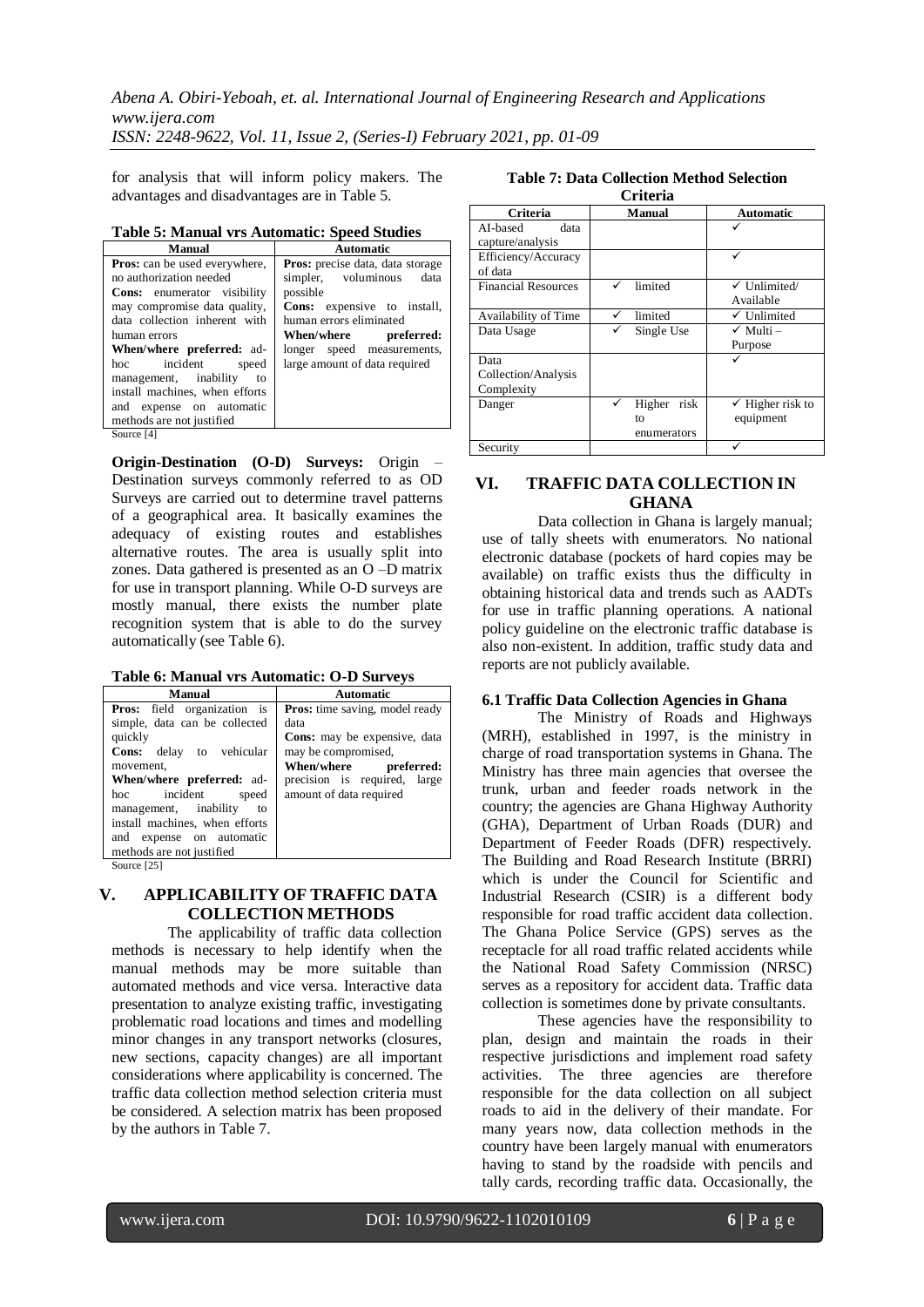Police Department uses the speed gun to collect spot speed data on highways as a road safety measure.

Even though most of these technologies are not common in Ghana, a few have been tried. Figure 1 shows pictures of an automatic traffic count done in Kumasi, Ghana using magnetic loops placed on the road surface highlighting loop damage by the vehicle tires as explained in Table 1.



**Fig 1:** Using Magnetic Loops for Data Collection in Ghana

Pockets of automated data collection have been used in Ghana including video detection methods [23] yet, a larger chunk of the traffic data collection is done manually. This could be because of the perceived associated cost of automatic data collection methods and the data retrieval methods with its associated software costs.

#### **6.2 Issues and Challenges of Data Collection in Ghana**

The problems associated with data collection in Ghana include: time consuming; tedious; exposure to harsh weather conditions; high number of human resources required (especially for turning movement counts) and inaccurate data collected when enumerators are visible (Roads Department, 2004). In addition, stressed enumerators may begin to compromise on the precision of the data collected (Roads Department, 2004). The main advantage of the manual data collection method is its initial lower cost but can be counterproductive when large areas for data collection are required (Roads Department, 2004). Further, classification counts may be easier without requiring any adjustments as is the case of the automatic counters.

# **VII. COMPARING COST OF SOME ITS DATA COLLECTION METHODS**

Cost of some available ITS data collection methods are presented in Table 8.

|  |  |  |  | <b>Table 8: ITS Methods: Cost Comparisons</b> |
|--|--|--|--|-----------------------------------------------|
|--|--|--|--|-----------------------------------------------|

| Unit<br>Cost<br><b>Element</b>                                        | Lifetime<br>(vears) | Capital<br>Cost<br>\$1000<br>in<br>(source year) | $O\&M1$ Cost in<br>\$1000<br>(source)<br>vear) |  |  |
|-----------------------------------------------------------------------|---------------------|--------------------------------------------------|------------------------------------------------|--|--|
| Inductive<br>Loop<br>Surveillance<br><sub>on</sub><br>Corridor (ILSC) | 5                   | $3.0 - 8.0(2001)$                                | $0.4 - 0.6(2005)$                              |  |  |

| Inductive<br>Loop                                                   | 5  | 8.6<br>15.3                        | $0.9 - 1.4(2005)$  |
|---------------------------------------------------------------------|----|------------------------------------|--------------------|
| Surveillance<br>at                                                  |    | (2005)                             |                    |
| Intersection (ILSI)<br>Vision<br>Machine                            | 10 | 21.7<br>29.0                       | $0.2 - 0.4(2003)$  |
| Sensor<br>on                                                        |    | (2003)                             |                    |
| Corridor (MVSC)                                                     |    |                                    |                    |
| Machine Vision                                                      | 10 | 16.0<br>25.5                       | $0.2 - 1.0(2005)$  |
| Sensor<br>at                                                        |    | (2005)                             |                    |
| Intersection                                                        |    |                                    |                    |
| (MVSI)                                                              |    |                                    |                    |
| Passive<br>Acoustic                                                 |    | $3.7 - 8.0(2002)$                  | $0.2 - 0.4$ (1998) |
| Sensor<br>$\alpha$                                                  |    |                                    |                    |
| Corridor (PASC)                                                     |    |                                    |                    |
| Passive Acoustic                                                    |    | 5.0<br>15.0                        | $0.2 - 0.4(2002)$  |
| Sensor<br>at                                                        |    | (2001)                             |                    |
| Intersection                                                        |    |                                    |                    |
| (PASI)                                                              |    |                                    |                    |
| Remote<br>Traffic                                                   | 10 | 9.0<br>13.0                        | 0.1<br>0.58        |
| Microwave Sensor                                                    |    | (2005)                             | (2005)             |
| on<br>Corridor                                                      |    |                                    |                    |
| (RTMSC)<br>Traffic<br>Remote                                        | 10 | 18.0 (2001)                        | 0.1(2001)          |
| Microwave Sensor                                                    |    |                                    |                    |
| Intersection<br>at                                                  |    |                                    |                    |
| (RTMSI)                                                             |    |                                    |                    |
| Infrared<br>Sensor                                                  |    | $6.0 - 7.5(2000)$                  |                    |
| Active (ISA)                                                        |    |                                    |                    |
| Sensor<br>Infrared                                                  |    | $0.7 - 1.2(2002)$                  |                    |
| Passive (ISP)                                                       |    |                                    |                    |
| <b>CCTV</b><br>Video                                                | 10 | 9.0<br>19.0<br>$\equiv$            | $1.0 - 2.3(2004)$  |
| Camera                                                              |    | (2005)                             |                    |
| (CCTVVC)                                                            |    |                                    |                    |
| <b>CCTV</b><br>Video                                                | 20 | 4.0<br>12.0                        |                    |
| Camera<br>Tower                                                     |    | (2005)                             |                    |
| (CCTVVCT)                                                           |    | 0.6(2001)                          |                    |
| Pedestrian<br>Detection                                             |    |                                    |                    |
| Microwave                                                           |    |                                    |                    |
| (PDM)                                                               |    |                                    |                    |
| Pedestrian                                                          |    | $0.3 - 0.5(2002)$                  |                    |
| Detection<br>Infra-                                                 |    |                                    |                    |
| red (PDI)                                                           |    |                                    |                    |
| Environmental                                                       | 25 | 29.0<br>48.0                       | $1.9 - 4.0(2004)$  |
| Sensing<br>Station                                                  |    | (2005)                             |                    |
| (Weather Station)                                                   |    |                                    |                    |
| (ESSWS)                                                             |    |                                    |                    |
| Traffic Camera for                                                  |    | $75.0 -$<br>136.0                  | 60.0(2001)         |
| Red<br>Light                                                        |    | (2001)                             |                    |
| Running                                                             |    |                                    |                    |
| Enforcement<br>(TCRLRE)                                             |    |                                    |                    |
| Portable<br>Speed                                                   | 15 | 5.0<br>15.0                        |                    |
| Monitoring                                                          |    | (2002)                             |                    |
| System (PSMS)                                                       |    |                                    |                    |
| Portable<br>Traffic                                                 |    | 80.0<br>$\overline{a}$<br>100.0    |                    |
| Management                                                          |    | (2003)                             |                    |
| System (PTMS)                                                       |    |                                    |                    |
| $\mathcal{S}_{\text{outrea}}$ ITC IInit $\mathcal{C}_{\text{nete}}$ |    | Database $(A \text{ pril} - 2010)$ | $\Gamma$ $\Gamma$  |

Source: ITS Unit Costs Database (April, 2019), US DoT. ([www.itscosts.its.dot.gov](http://www.itscosts.its.dot.gov/)), <sup>1</sup>Operation and Maintenance

The costs in Table 8 were projected to 2019 averages using First Republic Bank historical interest rates in Table 9.

**Table 9: Historical Interest Rates**

|                       | 12 MAT <sup>1</sup> $(\% )$ | Month.<br>$LIBOR2(\%)$ | <b>PRIME</b><br>$\textbf{RATE}$ (%) |
|-----------------------|-----------------------------|------------------------|-------------------------------------|
| Average               | 3.653                       | 3.664                  | 6.309                               |
| <b>Minimum</b>        | 0.0113                      | 0.0151                 | 3.25                                |
| <b>Maximum</b>        | 8.71                        | 10.099                 | 11.5                                |
| Historical<br>Source: | First<br>Rates.             | Republic<br>Bank       | 2019).<br>(April.                   |

([www.firstrepublic.com](http://www.firstrepublic.com/)), <sup>1</sup>Monthly Average Treasury; <sup>2</sup> London Inter-Bank Offered Rate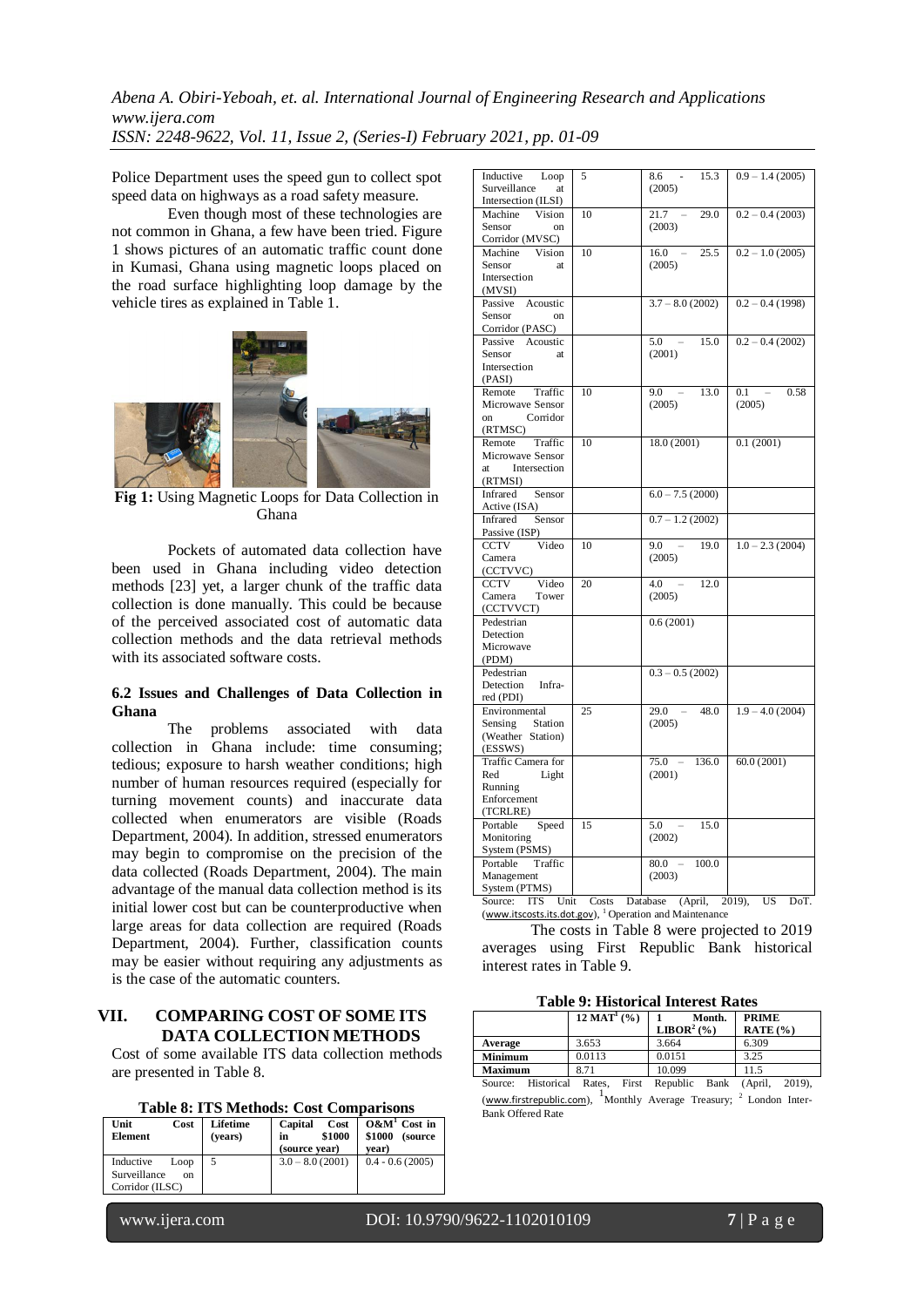

Maintenance Costs of Some ITS Technologies

Most ITS technologies have a combined capital and operation and maintenance costs of about USD 50,000 with an average lifetime of ten years (Fig. 2). This corresponds to a yearly spending of USD 5,000 on ITS technologies by road agencies and data collection institutions if faster, easier, modern, efficient and effective data collection is envisaged.

Selection of traffic data count sites are usually based on a need to count basis which sometimes put road agencies and decision makers in a tight spot. Investing in ITS solutions for traffic data collection will enable road agencies collect year-round data that will positively influence decision making in the transport industry of Ghana. One major justification for this is provided by [12] that ITS technologies provide additional types of data that were previously impossible and too difficult to collect with practical advantages over conventional data collection mechanisms such as lower cost, higher reliability and accuracy.

# **VIII. CONCLUSIONS AND RECOMMENDATIONS**

*Advancing Intelligent Transport Systems for Traffic Data Collection:* Undoubtedly, Intelligent Transport Systems have many advantages for today's data collection systems. The paper has shown that the capital costs when spread over the equipment/technology lifetime makes economic sense to invest. The authors have mentioned health and safety implications of personnel exposed to harsh weather conditions during manual data collection. It has been noted that enumerator fatigue usually leads to significant error margins in the data collected especially for big data over time. It is also evident that data collection through surveillance methods have gone past conventional loop detectors through video detection methods and available now are numerous emerging technologies. The paper recommends a necessary investment in ITS technologies to enhance decision making and improve on transportation operations management, effectiveness and efficiency.

*National Traffic Database Creation:* It has also been shown that manual data collection impedes the creation of a national database and accessibility to historical traffic information and patterns while an Intelligent Transport System (intrusive and nonintrusive) have many advantages for today's data collection systems.

*Creation of National Traffic Data Collection Guidelines:* The authors have also established that isolated project-specific data is available, however, there is no centralized local directory for traffic data and thus recommend the development of a national traffic data collection and analysis guideline to standardize traffic data collection by employing output templates for use by all traffic data collection agencies to ensure uniformity. The Ministry of Roads and Highways is encouraged to collaborate with industry and research partners towards traffic database creation and management.

*Drones for Traffic Data Collection:* With the piloting of drone technology in other sectors of Ghana, the authors propose that the Ministry of Roads and Highways considers the development of a Policy to gradually shift from manual to automatic data collection methods. Numerous video detection data collection methods and Drone technology have become progressively available and Ghana can explore this for use in the short term. The decision to change from manual to automated methods lie squarely with the Ministry to make it a policy for the road agencies to adopt or comply. It is about time!

# **REFERENCES**

- [1]. African Development Fund, Road Infrastructure Project (Eastern and Western Regions), Appraisal Report, *Infrastructure Department OCIN,* 2003
- [2]. M. Jalayer, H. Zhou, J. Gong, S. Hu, and M. Grinter, A Comprehensive Assessment of Highway Inventory Data Collection Methods. *Journal of the Transportation Research Forum*, Vol. 53, No. 2 pp. 2014, 73-92
- [3]. Ministry of Works and Transport (MWT). "Traffic Data Collection and Analysis". *Roads Department*, Private Bag 0026, Gaborone, Botswana, ISBN 99912 - 0 - 417 – 2, 2004
- [4]. A. P. Martinez, (2015). *Traffic Data Collection Framework: Freight Traffic Data in the City of Eindhoven*. Construction Management and Engineering
- [5]. A. Ibeas, J. L. Moura, A. Nuzzolo, and A. Comi, Urban Freight Transport Demand: Transferability of Survey Results Analysis and Models. *Procedia - Social and Behavioral Sciences, 54, doi:*